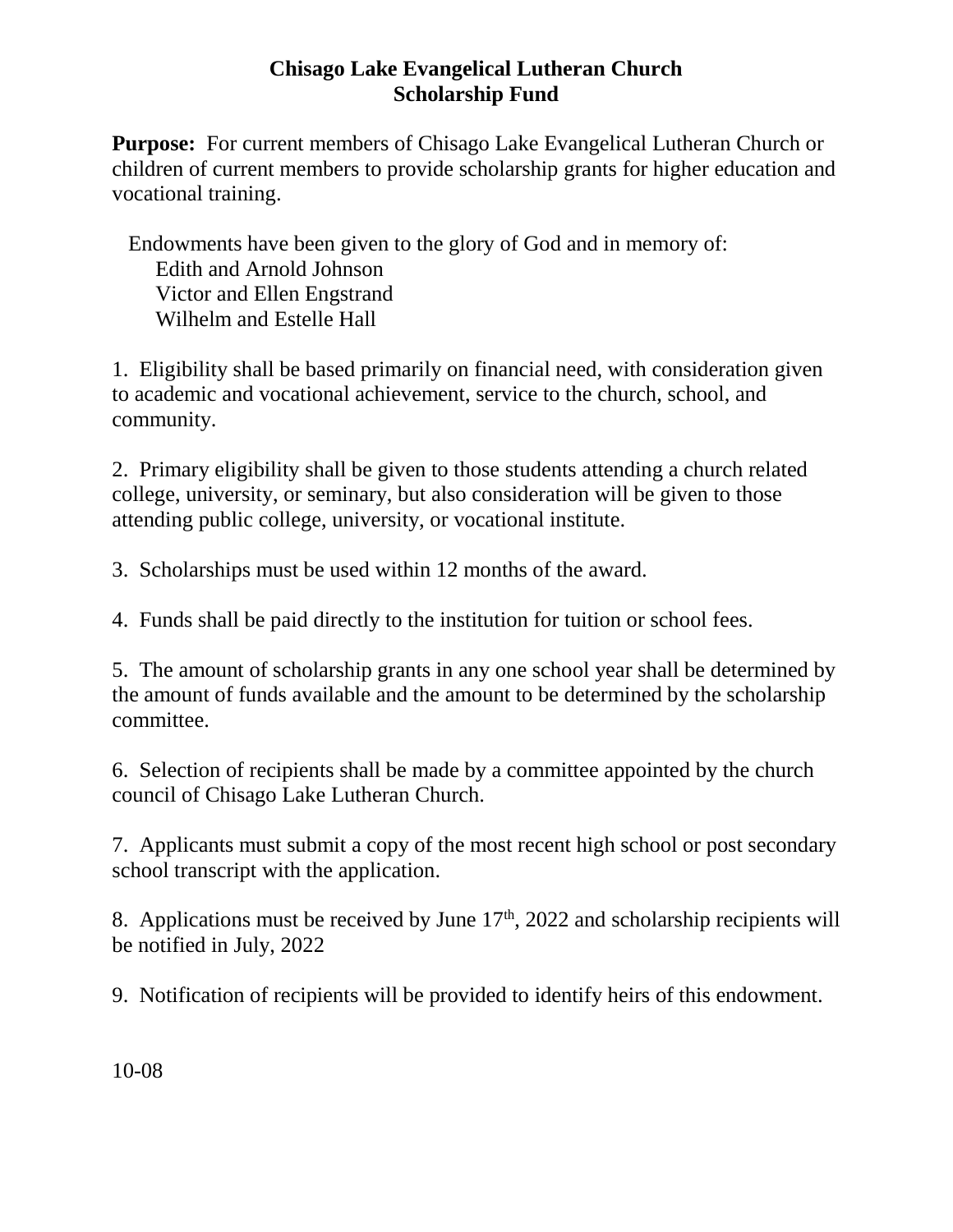**Chisago Lake Evangelical Lutheran Church Scholarship Fund** Chisago Lake Evangelical Lutheran Church P. O. Box 175 Center City, Minnesota 55012

### **APPLICATION FOR SCHOLARSHIP**

|                                    | Last                           | First    |                  | Middle               |                            | Maiden Name |        |
|------------------------------------|--------------------------------|----------|------------------|----------------------|----------------------------|-------------|--------|
| Address _______________            |                                |          |                  |                      |                            |             |        |
|                                    | <b>House Number and Street</b> |          |                  | City                 | State                      | Zip         |        |
| Birth Date _________               |                                |          |                  |                      |                            |             |        |
|                                    | Month                          | Day Year |                  |                      | Area Code                  |             |        |
|                                    | Parent's Name                  |          |                  |                      |                            |             |        |
|                                    |                                |          |                  |                      |                            |             |        |
|                                    |                                |          |                  |                      |                            |             |        |
|                                    |                                |          |                  |                      |                            |             |        |
|                                    |                                |          |                  |                      | <b>Applicant Signature</b> |             |        |
|                                    |                                |          |                  |                      |                            |             |        |
|                                    |                                |          |                  |                      | Date                       |             |        |
|                                    |                                |          | <b>EDUCATION</b> |                      |                            |             |        |
|                                    |                                |          | Course           | Did you              | How Many                   |             |        |
|                                    | Name and Location of           |          | or               | Graduate?            | Yrs. Did You               |             | Ave.   |
| Type<br>High                       | School                         |          | Major            | Yes No<br>$\prime$   | $9 - 10 - 11 - 12$         | Attend?     | Grades |
| School                             |                                |          | Regular          |                      |                            |             |        |
| College or<br>University           |                                |          |                  | $\prime$<br>$\prime$ | $1 - 2 - 3 - 4$            |             |        |
| Correspondence<br>School           |                                |          |                  | $\prime$             |                            |             |        |
| Special or<br>Vocational<br>School |                                |          |                  |                      |                            |             |        |

NOTE: The Committee will not review your application unless you submit a copy of your most recent High School or post secondary transcript with this application.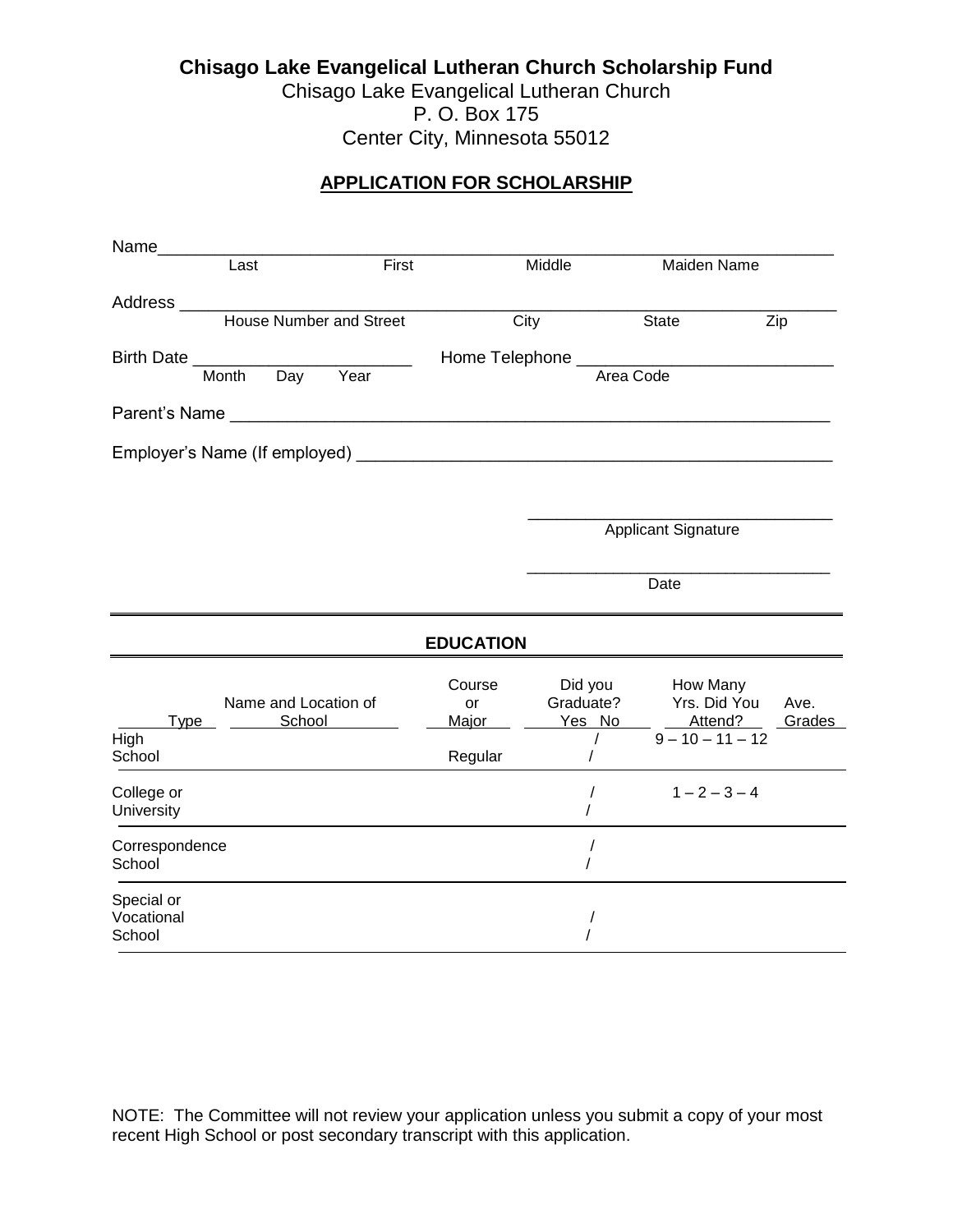|                                             |                                                             | <b>SCHOOL INFORMATION</b>            |
|---------------------------------------------|-------------------------------------------------------------|--------------------------------------|
| Name of School you plan to attend:<br>Type: |                                                             | <b>First Choice</b>                  |
|                                             |                                                             | Location                             |
| College                                     |                                                             | Have you applied? _____ Yes ____ No  |
| University                                  |                                                             | Have you been accepted? __ Yes __ No |
| Seminary                                    |                                                             |                                      |
| Other                                       |                                                             | <b>Second Choice</b>                 |
|                                             |                                                             | Location                             |
|                                             |                                                             | Have you applied? __ Yes __ No       |
|                                             |                                                             | Have you been accepted? __ Yes __ No |
|                                             |                                                             |                                      |
|                                             | $\mathbf{u} \cdot \mathbf{v} = \mathbf{v} \cdot \mathbf{v}$ |                                      |

What are your goals as you pursue your education?

Explain your financial need for this scholarship.

Describe your work experience.

(Use another sheet of paper, if necessary, or use the back of this one.)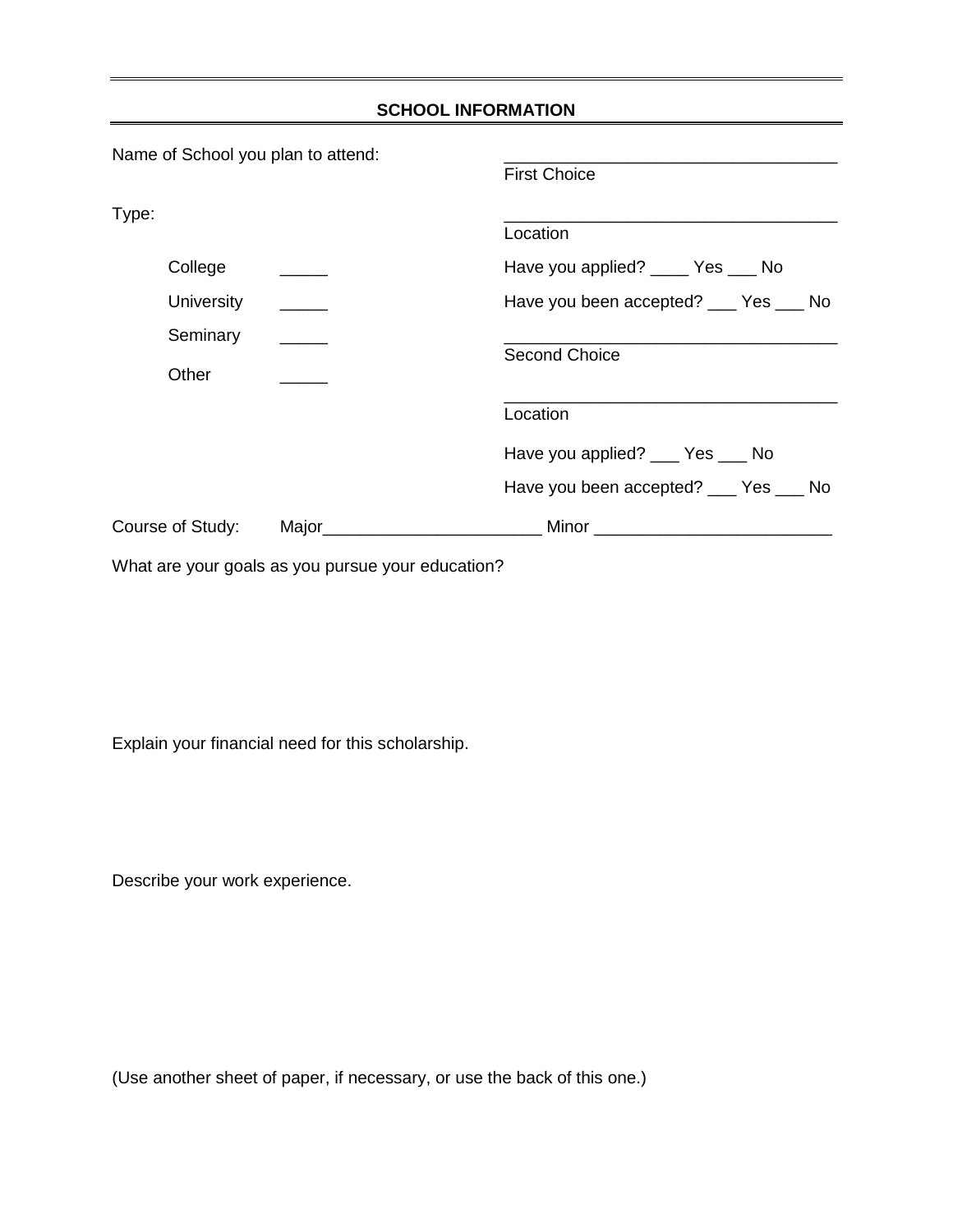# Chisago Lake Evangelical Lutheran Church Scholarship Financial page

# COLLEGE FINANCIAL INFORMATION - *This section must be completed.* **RESOURCES**

| Scholarships: |  |
|---------------|--|
|               |  |

# Expenses:

|                            | Fees & Tuition:                         | \$            |
|----------------------------|-----------------------------------------|---------------|
|                            | \$<br>Room & Board:                     | $\mathbb{S}$  |
| Parents:                   | \$<br>Books & Supplies:                 | $\mathcal{S}$ |
| <b>Applicants Savings:</b> | \$<br>Personal Expenses: \$             |               |
| <b>Summer Earnings:</b>    | \$<br>Transportation:                   | \$            |
| Loans:                     | \$<br>TOTAL:                            |               |
| Other Assets:              | \$<br><b>Total Expenses</b><br>Subtract | \$.           |
| <b>TOTAL:</b>              | <b>Total Resources</b><br>Additional    | \$.           |
|                            | <b>Resources Needed: \$</b>             |               |

### **Parents Annual Adjusted Gross income from 2021 IRS Form 1040 or 1040A**

| <b>Parent/s Savings</b>                                                         |                                                            |                                                                            |  |
|---------------------------------------------------------------------------------|------------------------------------------------------------|----------------------------------------------------------------------------|--|
|                                                                                 |                                                            |                                                                            |  |
| <b>Federal income tax exemptions?</b>                                           |                                                            | How many dependent children, including the applicant, will you claim as    |  |
|                                                                                 | Last Year<br>This Year                                     |                                                                            |  |
|                                                                                 |                                                            | How many dependent children entered above will be attending post-secondary |  |
|                                                                                 | I certify that the above information is accurate and true. |                                                                            |  |
|                                                                                 |                                                            |                                                                            |  |
| $D_{\alpha}$ $\leftrightarrow$ $C_{\alpha}$ $\leftrightarrow$ $\leftrightarrow$ |                                                            | $\Gamma$ <sub>0<sup>to</sup></sub>                                         |  |

| Student Signature | Date |
|-------------------|------|
| Parent Signature  | Date |
| Parent Signature  | Date |